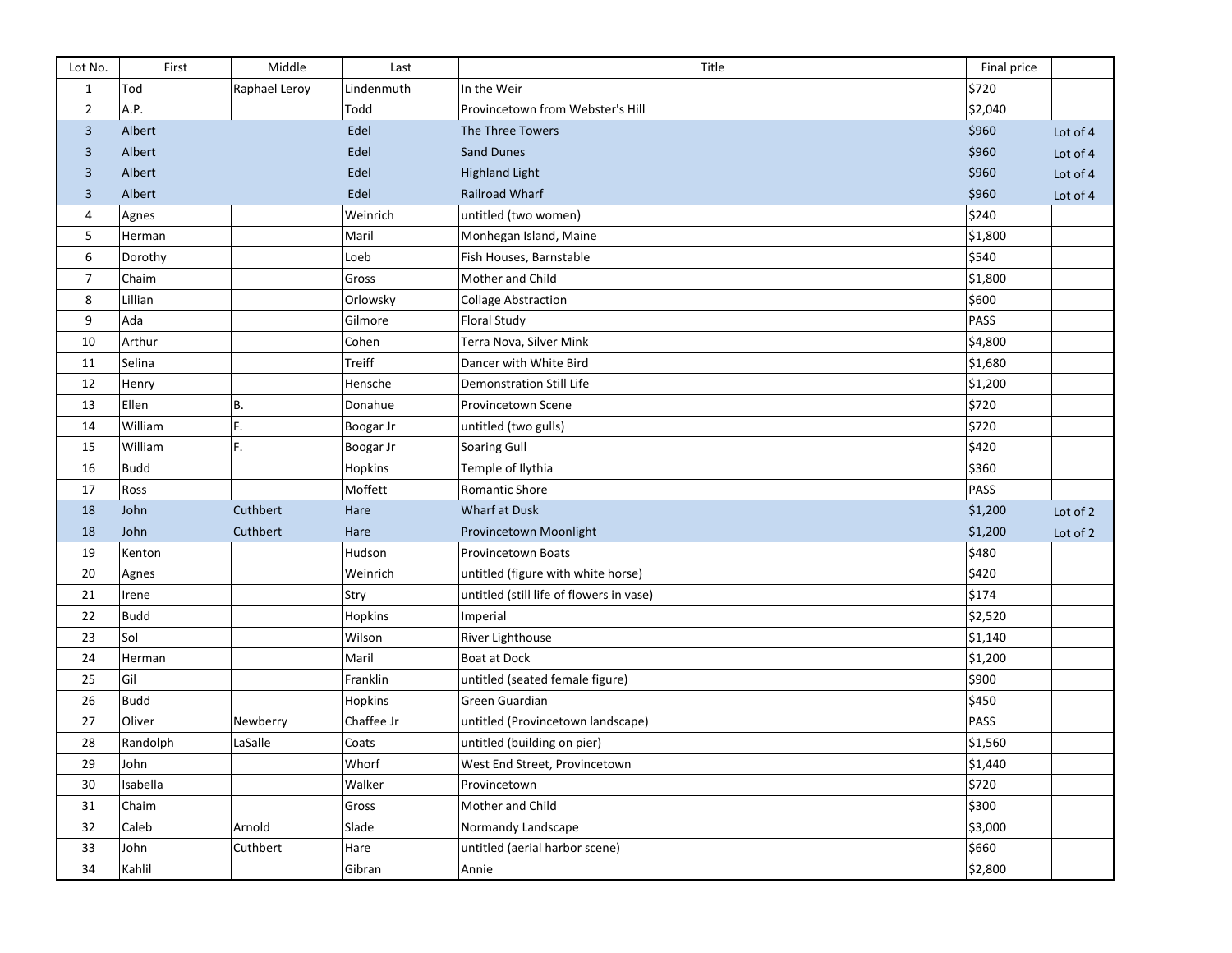| 35 | Ben      |               | Shahn         | How the Birds Fly (Rilke Portfolio)                                  | \$300    |          |
|----|----------|---------------|---------------|----------------------------------------------------------------------|----------|----------|
| 36 | Jim      |               | Forsberg      | Temple                                                               | \$840    |          |
| 37 | Ross     |               | Moffett       | <b>Stacking the Weir Poles</b>                                       | PASS     |          |
| 38 | Ray      |               | Parker        | untitled (abstract, inscribed "for Peter [Busa]")                    | \$600    |          |
| 39 | Marion   |               | Hawthorne     | untitled (still life of flowers in vase)                             | \$1,080  |          |
| 40 | Harriet  |               | Lanfair       | untitled (wharf scene)                                               | \$360    |          |
| 41 | Chaim    |               | Gross         | <b>Tumblers</b>                                                      | \$480    | Lot of 3 |
| 41 | Chaim    |               | Gross         | Mothers Joy                                                          | \$480    | Lot of 3 |
| 41 | Chaim    |               | Gross         | Fishermen with Fishing Nets                                          | \$480    | Lot of 3 |
| 42 | Sol      |               | Wilson        | The Artist                                                           | \$2,400  |          |
| 43 | Lester   |               | Johnson       | Midtown One (second state)                                           | \$540    |          |
| 44 | Lawrence |               | Kupferman     | Decoration-A Study in Chiaroscuro                                    | \$1,920  |          |
| 45 | Nancy    |               | Webb          | Alewife                                                              | \$570    |          |
| 46 | Will     |               | Barnet        | untitled (child sitting in chair, WPA print)                         | \$1,320  |          |
| 47 | Karl     |               | Knaths        | Interior (Provincetown)                                              | \$20,400 |          |
| 48 | Robert   |               | Beauchamp     | The Scream                                                           | \$1,200  |          |
| 49 | Ross     |               | Moffett       | <b>Abstract Composition</b>                                          | \$4,440  |          |
| 50 | Leo      |               | Manso         | Sunscape                                                             | PASS     |          |
| 51 | Lena     |               | Gurr          | untitled (woman dancing)                                             | \$360    |          |
| 52 | Peter    |               | <b>Busa</b>   | untitled                                                             | \$3,000  |          |
| 53 | Nancy    |               | Whorf         | Snowy Day in Boston                                                  | \$1,800  |          |
| 54 | Raphael  |               | Soyer         | untitled (two women, two men, inscribed "for Esta + Herman [Maril]") | \$300    |          |
| 55 | Sandor   |               | Bernath       | untitled (Provincetown)                                              | \$510    |          |
| 56 | Ben      |               | Shahn         | Female Figure Study No. 3                                            | \$600    |          |
| 57 | Edith    | Lake          | Wilkinson     | untitled (painting class, Provincetown)                              | \$4,800  |          |
| 58 | Robert   |               | Beauchamp     | Nadine                                                               | \$1,920  |          |
| 59 | Tod      | Raphael Leroy | Lindenmuth    | untitled (landscape)                                                 | PASS     |          |
| 60 | Selina   |               | <b>Treiff</b> | The Goat                                                             | \$2,880  |          |
| 61 | Lena     |               | Gurr          | untitled (two women and child)                                       | \$360    |          |
| 62 | Mabel    |               | Woodward      | Provincetown Overlooking Truro                                       | \$4,800  |          |
| 63 | Stephen  |               | Pace          | Geese Feeding (inscribed "for the Vermont Studio Center")            | PASS     |          |
| 64 | Reynolds |               | Beal          | Wharf Scene, Provincetown                                            | \$660    |          |
| 65 | Ciro     |               | Cozzi         | untitled (ocean scene)                                               | \$900    |          |
| 66 | Blanche  |               | Lazzell       | Sailboat                                                             | \$1,920  |          |
| 67 | Karl     |               | Knaths        | Clamdiggers Crossing the Run                                         | \$9,000  |          |
| 68 | Sol      |               | Wilson        | Provincetown                                                         | \$600    |          |
| 69 | Charles  |               | Heinz         | Pages Garage, Provincetown                                           | \$1,560  |          |
| 70 | Leo      |               | Manso         | untitled (figure with umbrella)                                      | \$300    |          |
| 71 | Taro     |               | Yamomoto      | untitled (abstract with three circles)                               | \$780    |          |